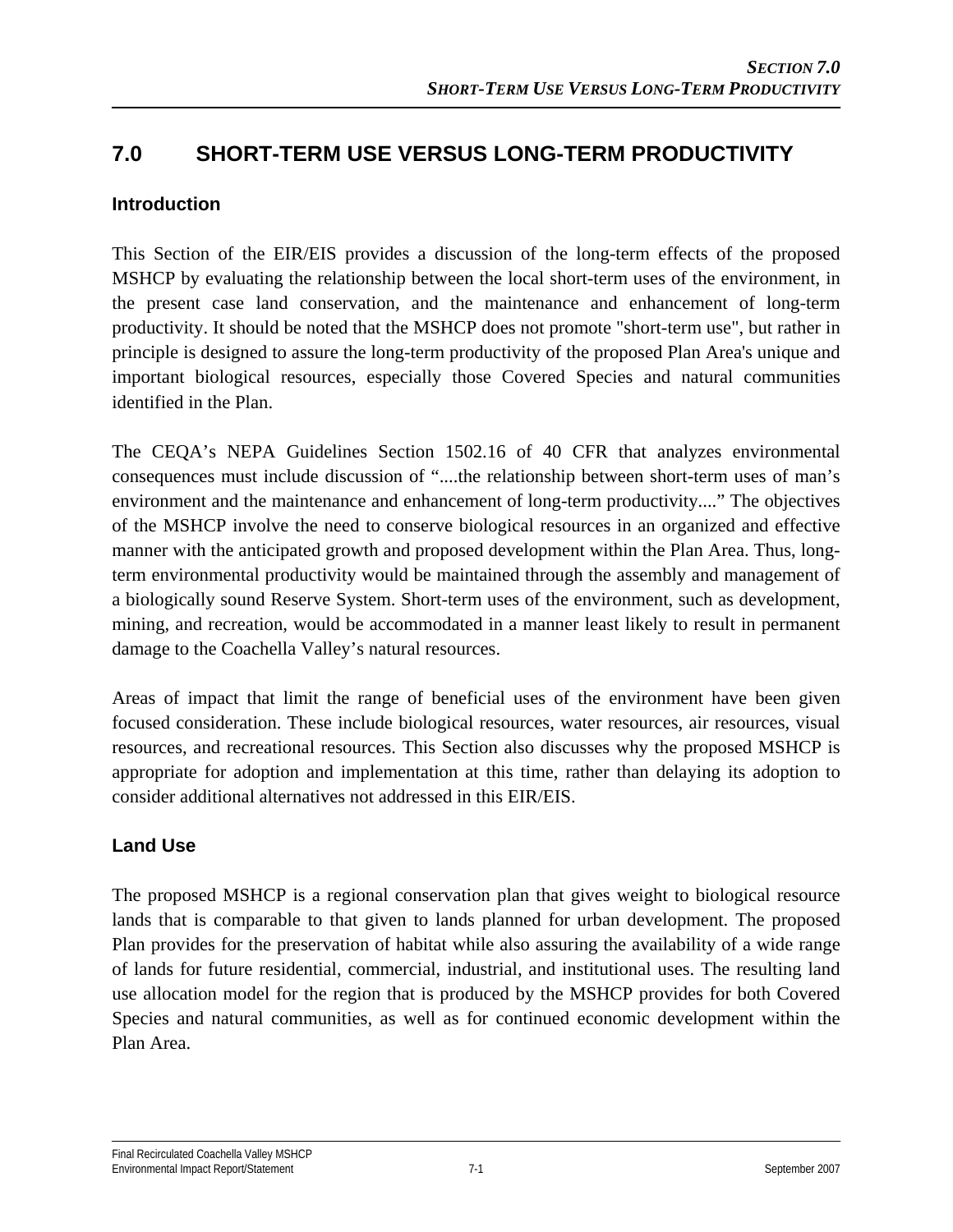The proposed MSHCP also results in the conservation of lands that are largely subject to substantial physical constraints, including local seismic hazards, flooding, severe wind erosion, and a lack of urban infrastructure. Important biological resources located within the various Conservation Areas that make up the Reserve System coincidentally occur within these constrained areas and their preservation complements the larger pattern of land use in the region. To the extent the Plan, which proposes a 75year Take Permit, is a long-term conservation plan, its implementation would not result in the short-term use of land resources at the expense of long-term productivity.

## **Energy and Mineral Resources**

The Plan would not adversely affect the near or long-term access to or availability of important energy or mineral resources that occur within the Plan Area. As discussed in Section 4.4 of the EIR/EIS, the proposed Plan would not adversely effect existing, nor preclude the development of, new windfarms in the San Gorgonio Pass Wind Resource Area. Neither would it preclude the continuing extraction of sand and gravel resources that are mined within the Plan Area as long as they were consistent with the Plan's Conservation Goals and Objectives. Access to long-term supplies of local energy and mineral resources would not be significantly affected by implementation of the proposed MSHCP.

### **Agricultural Lands**

The proposed MSHCP would have a very limited impact on agricultural lands in the Plan Area. As discussed in Section 4.5 of the EIR/EIS, the maximum conservation of agricultural lands (approximately 1,200 acres) through Plan implementation would reduce available farmlands by 1.3 percent. It should be noted that due to soil conditions on these proposed conservation lands, only about half is in cultivation. The Plan would not otherwise affect agricultural lands and is not expected to result in any short-term use of such lands at the expense of long-term productivity.

### **Biological Resources**

The implementation of the proposed MSHCP would result in the conservation of Additional Reserve lands that would contribute to the Reserve System. The conserved habitat would be included in the Conservation Areas and be subject to the Management, Monitoring, and Adaptive Management Program. The proposed MSHCP would preclude the disturbance and conversion of natural communities, would assure important Biological Corridors and Linkages, and would preserve Essential Ecological Processes that provide habitat for several proposed Covered Species. Development within the proposed Plan Area would result in the loss of natural communities and Covered Species. However, the Plan would limit the extent and location of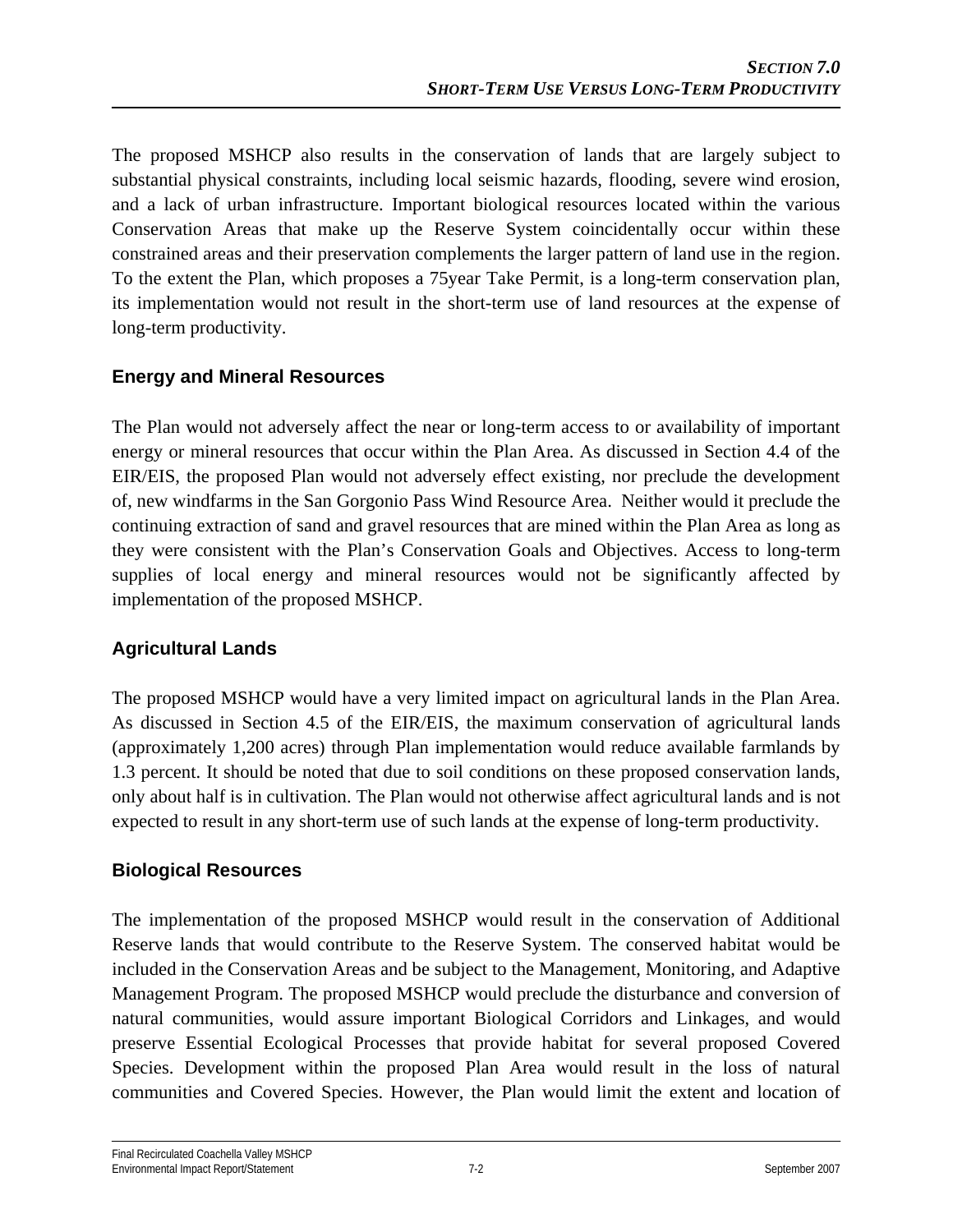future habitat loss and avoids potentially significant habitat fragmentation and degradation. The Plan proposes to limit Development on lands within the Conservation Areas and would provide a mechanism to assure that permitted Development would not compromise the biological resources identified in each Conservation Area. The proposed Plan also provides Land Use Adjacency Guidelines that would reduce Edge Effects and other potentially adverse consequences associated with the development/natural lands interface.

In general, the loss and degradation of Habitat, and the on-going impacts of human activities to biological resources in the Plan Area would be minimized in the long-term. The proposed Plan would assure the maintenance and long-term value of Covered Species, natural communities, Essential Ecological Processes, and general biological diversity.

#### **Water Resources**

Sections 3.7, 4.7 and 4.8 of the EIR/EIS address the importance of groundwater and surface water regimes to Covered Species and natural communities. The EIR/EIS recognizes current overdraft conditions of the Whitewater River Subbasin, which serves as the main groundwater repository for the Coachella Valley, including the Plan Area.

Imported water from the Colorado River supplements the recharge of the Whitewater River Subbasin and State Water Project waters yet to be delivered to the Plan Area would also aid in addressing the overdraft conditions in the Plan Area subbasins. The water districts are also implementing water conserving technologies and measures to address the overdraft, as well as utilizing reclaimed water wherever possible. The recently adopted Coachella Valley Water District Water Management Plan is designed to assure that affected groundwater basins are recharged and that basins are maintained in long-term balance.

It should also be noted that the proposed implementation of the MSHCP could have real, direct and tangible effects on the long-term demand for groundwater resources, with a potential longterm savings of up to 62,000-acre feet per year.<sup>1</sup> The proposed Plan may also have the added beneficial effect of enhancing land use, water, and energy efficiencies where development does occur.

### **Parks, Trails, and Recreation**

The proposed MSHCP would have a positive long-term effect of providing additional trails and open space recreation opportunities throughout the Plan Area. The proposed Plan provides for

 $\overline{a}$ 1 Final PEIR for the CVWD Water Management Plan and State Water Project Entitlement Transfer, prepared by Montgomery Watson Harza, June 2002 and personal communication with Todd Jorgensen, Domestic Water Engineer, CVWD, 10/27/03.